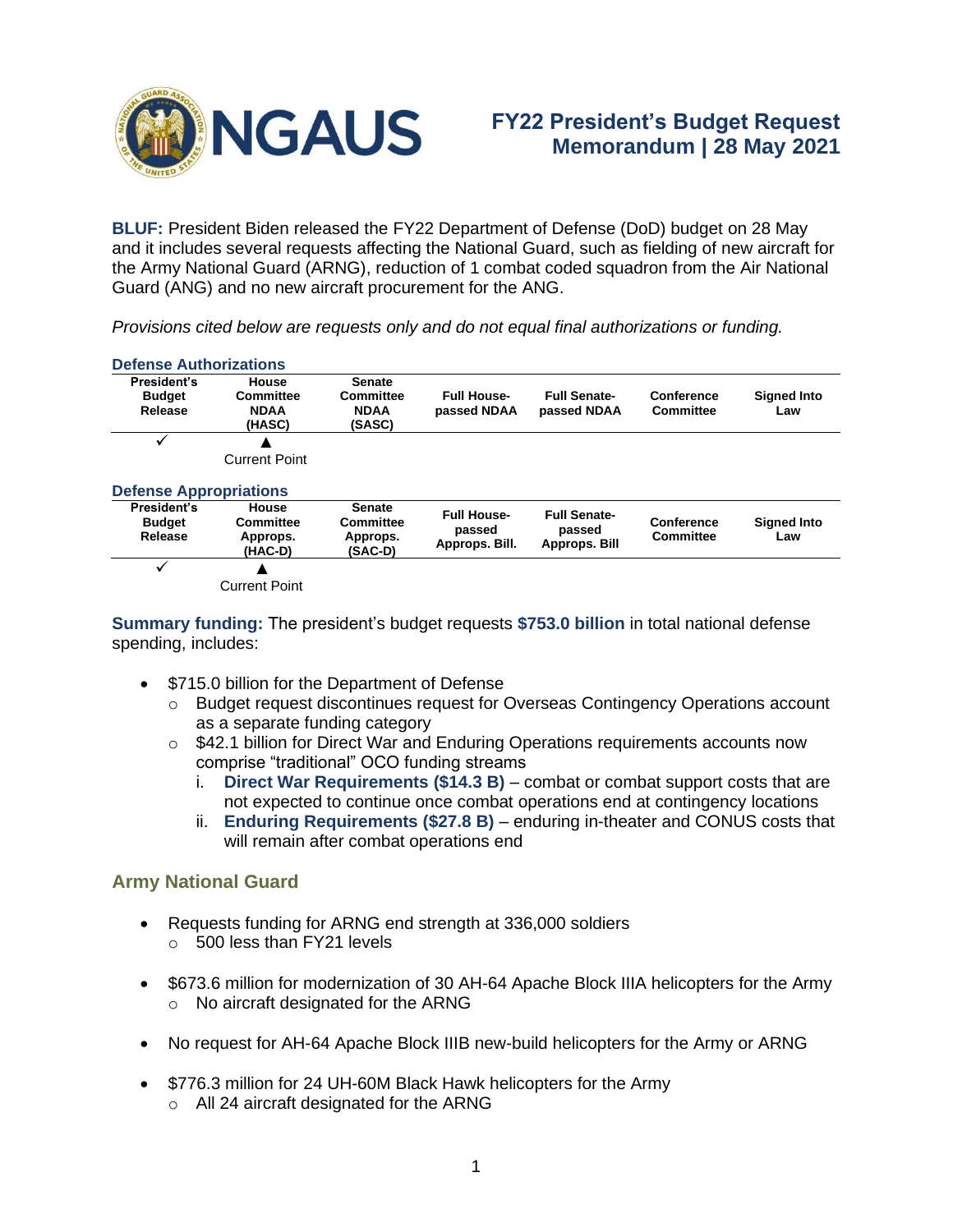- \$166.2 million for 24 UH-60 Black Hawk L and V model helicopters for the Army o All 24 aircraft designated to the ARNG
- \$163.6 million for 6 CH-47 Chinook helicopters for the Army o No aircraft designated for the ARNG
- \$981.3 million for the Abrams Upgrade Program to modernize 70 M1 Abrams tanks for the ARNG
- \$574.5 million for Joint Light Tactical Vehicles (JLTVs) for the Army o Includes \$135.1 million designated for the ARNG
- \$257.1 million for ARNG military construction (MILCON), includes requested funding for projects in 10 states and Guam
- Maintains 27 ARNG Brigade Combat Teams (BCTs), 8 Combat Aviation Brigades (CABs) and 2 Theater Aviation Brigades
- The Army will conduct 20 brigade-level Combat Training Center (CTC) rotations in FY22

## **Air National Guard**

- Requests funding for ANG end strength at 108,300 airmen (200 more than FY21 levels)
- \$4.7 billion for 48 F-35A Lightning II aircraft for the Air Force o No aircraft designated for the ANG
- \$1.3 billion for 12 F-15EX aircraft for the Air Force o No aircraft designated for the ANG
- \$2.3 billion for 14 KC-46A Pegasus aircraft for the Air Force o No aircraft designated for the ANG
- \$128.9 million for 1 C-130J Super Hercules for the Air Force o No aircraft designated for the ANG
- \$792.2 million for 14 HH-60W Combat Rescue Helicopters for the Air Force o Includes \$5.5 million for the ANG
- Includes funding for modification of inservice aircraft no procurement
- \$197.7 million for ANG MILCON, includes requested funding for projects in 9 states
- Reduces ANG Combat Coded Squadrons from 21 (FY21) to 20 (FY22) and increases ANG TAI from 1,010 to 1,014
	- o Air Force documentation cites divestment of 42 A-10s, 48 F-15C/Ds, 47 F-16C/Ds, 32 KC-135/KC-10s, 4 E-8 JSTARS, and 8 C-130Hs